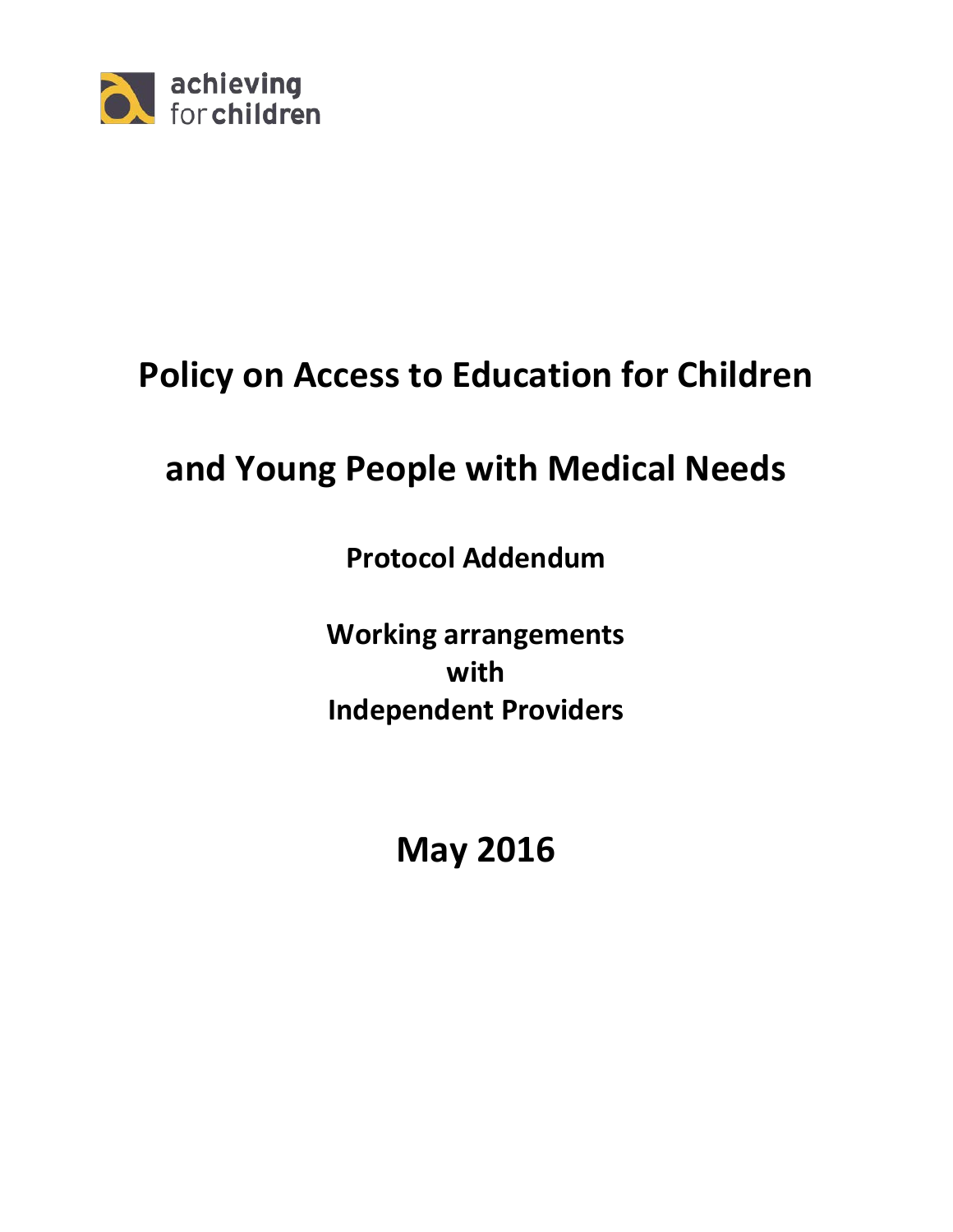

## **Achieving for Children (AfC)**

**Education Inclusion Support Service (EISS**): **Protocol addendum to the Education and Medical Needs Policy** 

**Part 1**

**Name of protocol:** EISS protocol and procedure for working with external education providers for pupils with medical needs.

**Status of protocol:** This is protocol is an extension to the acknowledged responsibilities of AfC under the statutory policy relating to access to education for children and young people of statutory school age with medical needs.

**Consultation:** This protocol has been developed following consultation with the Senior Leadership Team, Staff and those children and young people supported by the EISS in accordance with DfE guidance.

**To be read alongside and in conjunction with:**

• **The AfC Policy on access to education for children and young people with medical needs.**

**Date protocol was agreed: May 2016** (updated with change of service name, July 2020)

Date for full implementation: Immediate Date for review: July 2020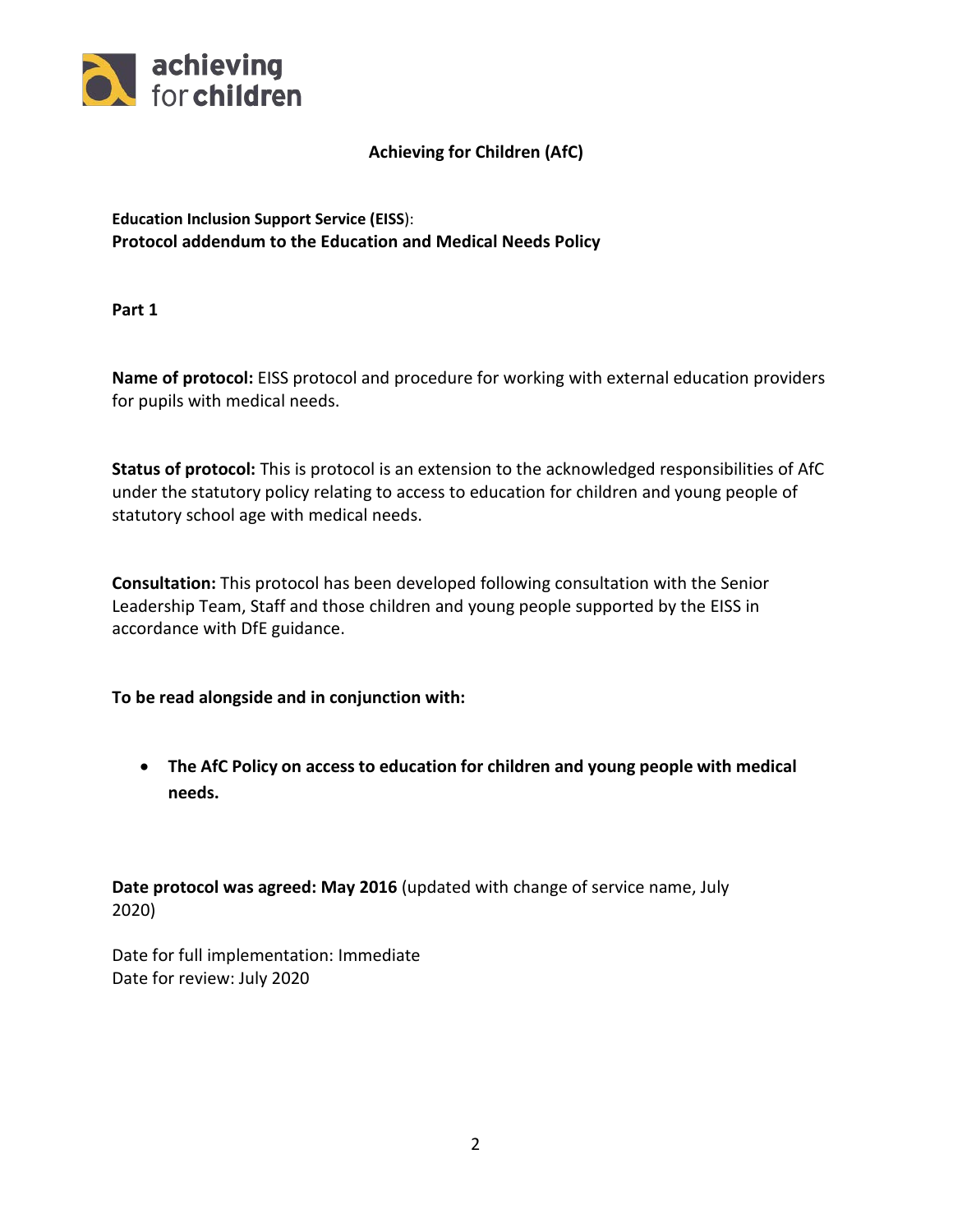

**Part 2**

### **1.0 Introduction**

**1.1.** The purpose of this protocol is to support the agreement of joint working arrangements between AfC, as represented by the EISS, and providers of education for Richmond and Kingston children of statutory school age with medical needs. This protocol does not apply to pupils between the age of 16 and 19.

The EISS carries a statutory duty under section 19 of the Education Act 1996 to make arrangements for the provision of suitable education at school, or otherwise than at school, for those children of compulsory school age who, by reason of illness may not for any period receive suitable education unless such arrangements are made for them. This duty is more fully outlined in the separate policy on access to education of children and young people with medical needs, of which this protocol is an addendum.

The need for this protocol is recognition that AfC and the EISS acknowledge their extended responsibilities under section 19 in ensuring these children and young people are in receipt of suitable education, despite their inpatient status.

## **2.0 Aims of this protocol**:

- **2.1** To provide a procedural framework by which AfC and the EISS, in partnership with the hospital school, can ensure the child or young person is able to access suitable education.
- **2.2** To recognise that pupils unable to access school and who are referred either directly to the EISS or as inpatients of the hospital school are also unlikely to be well enough to accept the very concentrated offer of one to one teaching or alternatively hospital based schooling for long periods.
- **2.3** To recognise these circumstances mean their educational offer will be based upon what their health condition allows and is determined under clinical consideration with specialist advice.
- **2.4** To recognise the educational offer as part of the Education and Health Plan (EHP) or Care Programme Approach (CPA) is required to be agreed by both the Service and the hospital school.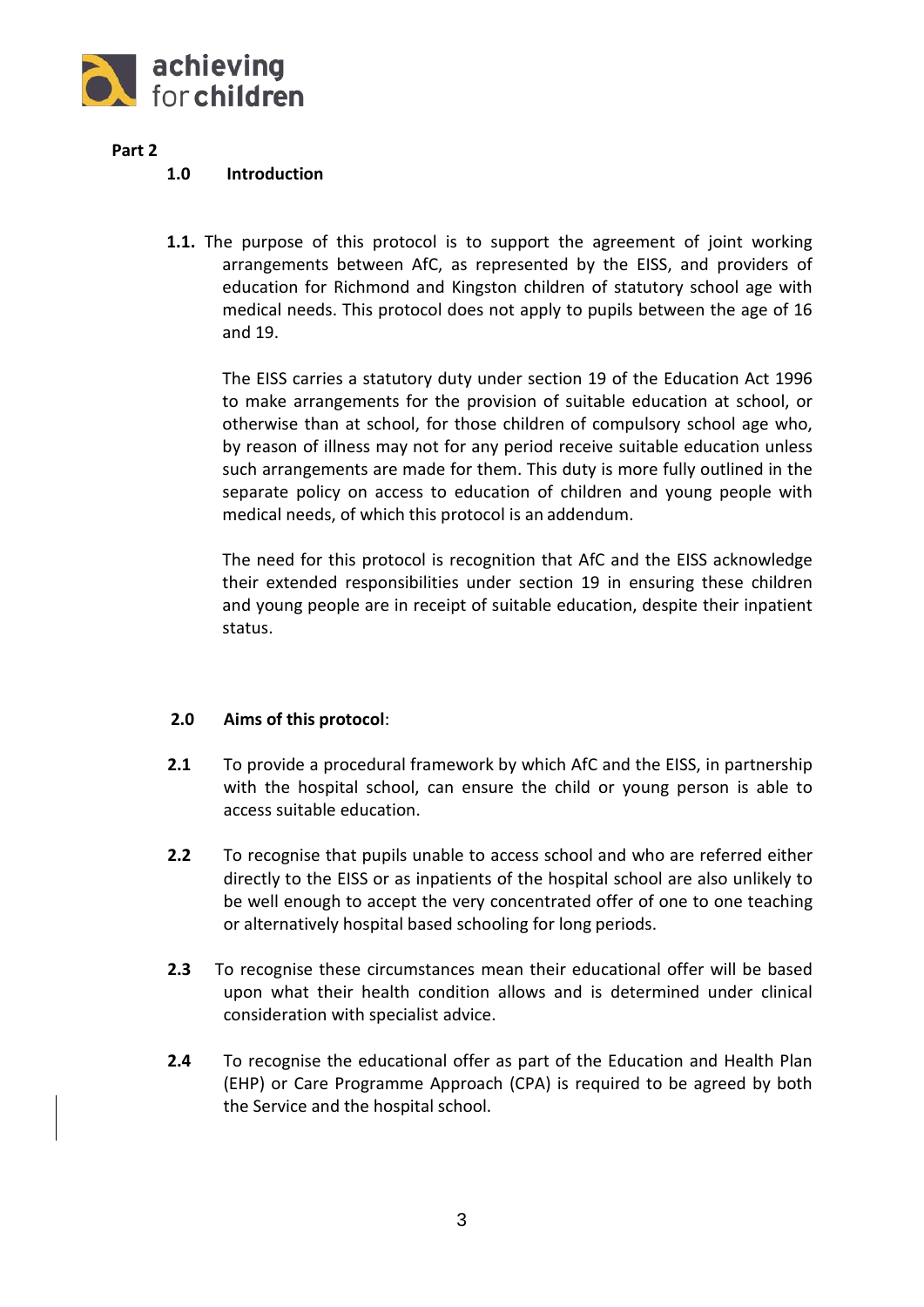

- **2.5** To establish the acceptance by both the EISS and the hospital school provider that until the EHP or CPA is agreed, there is no financial liability by the EISS for the education offered or delivered by the hospital school and/or of the independent provider.
- **2.6** To establish acceptance by both the EISS and the hospital school of the right of the EISS or its representatives under to inspect and monitor the quality of curriculum and the teaching and learning offered under the agreed EHP or CPA arrangements. The hospital school will provide information for this purpose when requested.

### **3.0 Procedure and working arrangements**

- **3.1** Based upon the principles of the protocol, it is expected the hospital school will, within 24 hours or by a Monday for weekend admission, have notified the EISS and schools of those patient pupils of Richmond or Kingston.
- **3.2** For patient pupils that appear to have no school but are thought to hold Kingston or Richmond residency the EISS should be notified in the first instance, within the same applicable timeframe.
- 3.2 The hospital school will then request representation from the EISS for their attendance at an EHP or CPA meeting that must take place no later than fifteen working days from the pupil patient admission.
- 3.3 The EISS attends the EHP or CPA meeting and support of the inpatient pupil is agreed within the clinical principles of the protocol outlined in 2.3. Only the joint sign off of the EHP or CPA is the starting point for possible invoice of the hospital school costs.
- 3.4 The hospital school provides an appropriate education programme as agreed as part of the EHP or CPA within which the EISS will have arranged an outline schedule of monitoring visits.
- 3.5 In accordance with the EISS' responsibilities, monitoring visits will give attention to quality of teaching and learning, breadth of and access to appropriate curriculum and pupil progress. All will be measured against the agreed EHP or CPA.
- 3.6 The EISS expects to access the views of parents on their child's progress via the EHP or CPA review. Alternatively if this is not possible the Service may directly request written feedback from parents.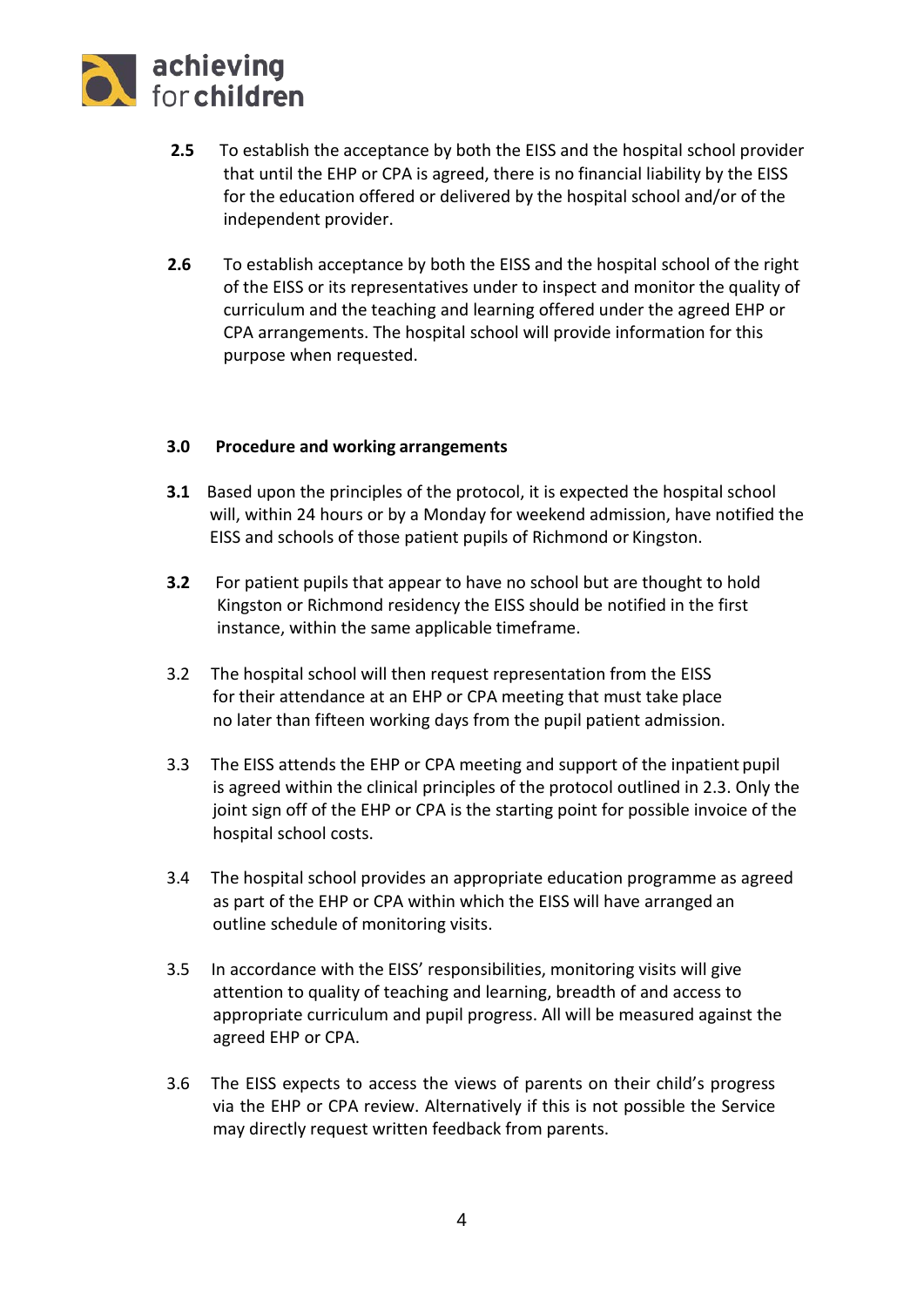

- 3.7 On notification by the hospital school of the pending discharge of a pupil Patient, the EISS will request a copy of the plan to ensure they are satisfied with the arrangements for school reintegration.
- 3.8 There will need to be an acknowledgement by the school hospital andthe EISS to provide a formally dated conclusion of the EHP or CPA for the purpose of monitoring and financial responsibilities.

### **4.0 Responsibilities of the hospital school and independent provider**

- **4.1** Ensuring the EISS and school is notified of an inpatient admission within the 24 timeline or by the following Monday for a weekend admission.
- **4.2** Arranging the EHP or CPA meeting and ensuring the EISS, parents and other Professionals, as identified within the protocol of the school hospital provider.
- **4.3** Ensuring the appropriate access and delivery of curriculum as decided under clinical consideration.
- **4.4** Arranging, organising and recording the outcomes of the EHP or CPA reviews.
- **4.5** Liaising with the EISS for the purpose of monitoring and evaluation visits.
- **4.6** Liaising with the EISS for the purpose of formal conclusion of the EHP or CPA.
- **4.7** To ensure the regular and accurate billing of the EISS, where appropriate, and agreed at the EHP or CPA.

#### **5.0 Responsibilities of the Service**

- **5.1** To ensure their attendance at EHP or CPA meetings once the EISS is notified of an inpatient admission.
- **5.2** To ensure that monitoring and evaluation of pupil progress as agreedunder the educational arrangements of the EHP and CPA.
- **5.3** To ensure the prompt payment of invoices under financialresponsibilities resulting from the agreement of the EHP or CPA.
- **5.4** Liaising with the hospital school and/or independent provider for the purpose of formal conclusion of the EHP or CPA.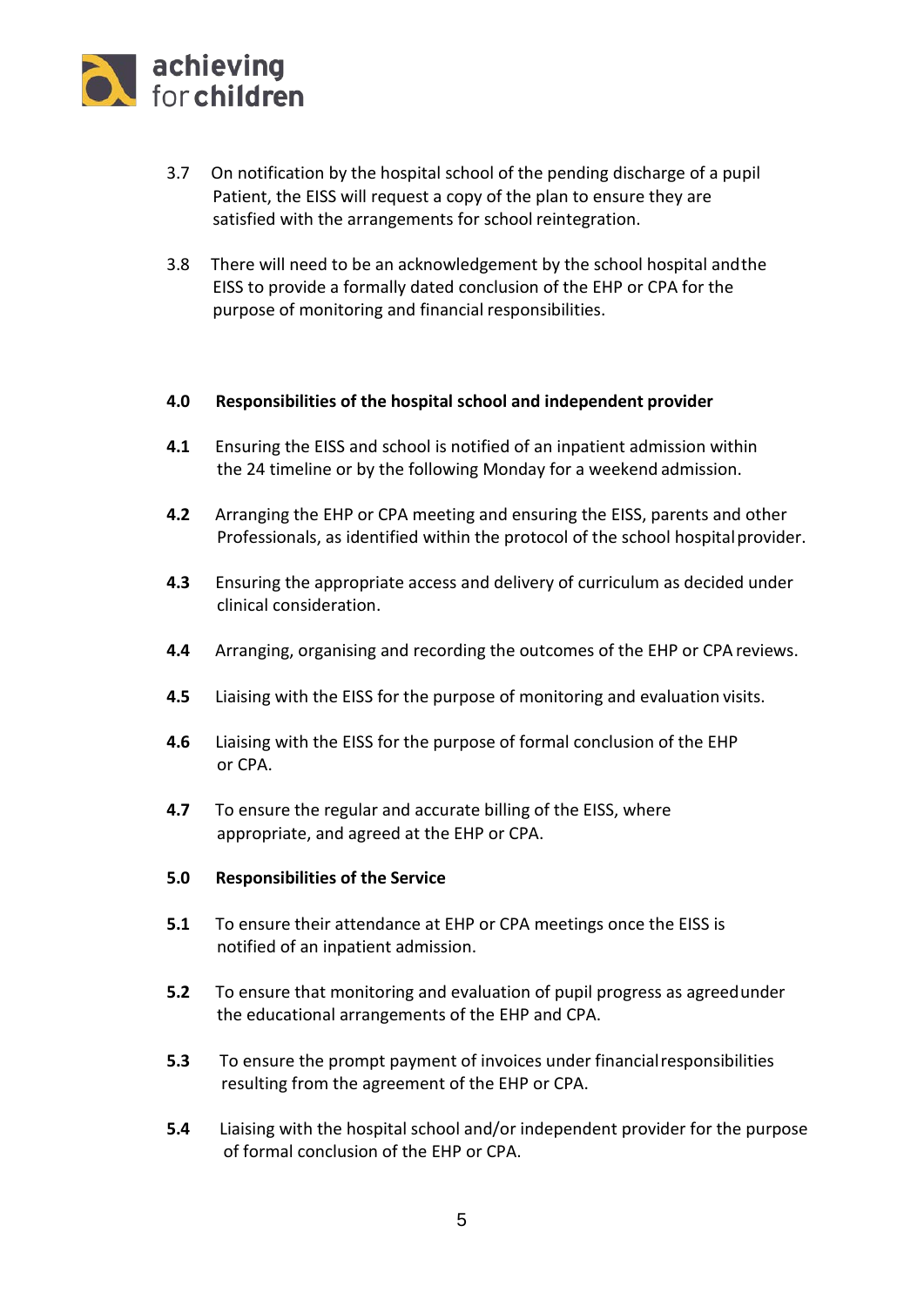

### **6.0 Finance and payment arrangements**

**6.1** The agreement of the EHP or CPA provides the point at which the EISS accepts financial responsibility for the cost of educational support given to the pupil patient by the hospital school and/or independent provider.

#### **7.0 Financial** r**esponsibilities of the hospital school and independent provider**

- **7.1** To ensure that invoices for recharge of costs for pupil patients provides accurate details with the breakdown of the hours of education provided related to timetabled subjects agreed under the EHP or CPA.
- **7.2** To ensure that lesson plans and records of attainment are availableto support the invoice statements and charges.
- **7.3** To provide a regular statement of account relating to all pupil patients.

#### **8.0 Financial responsibilities of the Service**

- **8.1** To ensure confirmation of the accuracy of the invoice details relating to the hours of educational support provided against the pupil patient timetable within the EHP or CPA.
- **8.2** To ensure prompt payment on confirmation of the invoice.

#### **9.0 Helpful Education and Medical Needs Related Policy and statutoryguidance**

The EISS recognises that the responsibility for the education of children and young people with medical needs includes various related issues which give rise to the following separate policies and procedures:

Statutory responsibilities under the Education Act 1996:

[Htpp://www.legislation.gov.uk/ukpga/1996/56/contents](htpp://www.legislation.gov.uk/ukpga/1996/56/contents)

DfE statutory Guidance "Supporting pupils at school with medical conditions (2014)":